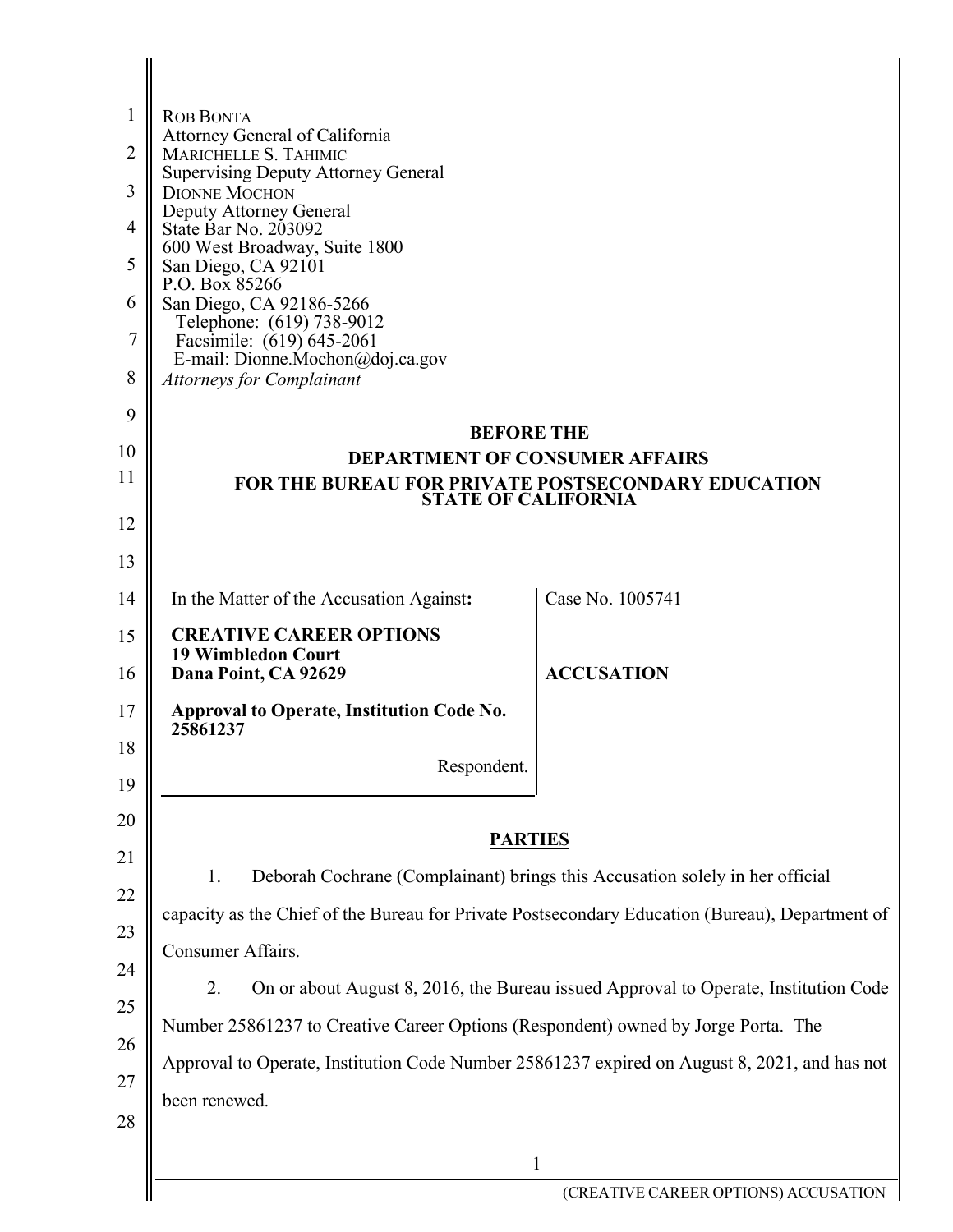| 1              | $\frac{1}{1}$                                                                                                                                                                                                                                                         |
|----------------|-----------------------------------------------------------------------------------------------------------------------------------------------------------------------------------------------------------------------------------------------------------------------|
| $\overline{2}$ | <b>JURISDICTION</b>                                                                                                                                                                                                                                                   |
| 3              | 3.<br>This Accusation is brought before the Director of the Department of Consumer                                                                                                                                                                                    |
| $\overline{4}$ | Affairs (Director) for the Bureau for Private Postsecondary Education, under the authority of the                                                                                                                                                                     |
| 5              | following laws. All section references are to the Education Code (Code) unless otherwise                                                                                                                                                                              |
| 6              | indicated.                                                                                                                                                                                                                                                            |
| 7              | 4.<br>Section 118 of the Bus. & Prof. Code states in pertinent part:                                                                                                                                                                                                  |
| 8              |                                                                                                                                                                                                                                                                       |
| 9              | (b) The suspension, expiration, or forfeiture by operation of law of a license<br>issued by a board in the department, or its suspension, forfeiture, or cancellation by                                                                                              |
| 10             | order of the board or by order of a court of law, or its surrender without the written<br>consent of the board, shall not, during any period in which it may be renewed,                                                                                              |
| 11             | restored, reissued, or reinstated, deprive the board of its authority to institute or<br>continue a disciplinary proceeding against the licensee upon any ground provided by                                                                                          |
| 12<br>13       | law or to enter an order suspending or revoking the license or otherwise taking<br>disciplinary action against the licensee on any such ground.                                                                                                                       |
| 14             | (c) As used in this section, board includes an individual who is authorized by<br>any provision of this code to issue, suspend, or revoke a license, and 'license'                                                                                                    |
| 15             | includes 'certificate,' 'registration,' and 'permit.'                                                                                                                                                                                                                 |
| 16             | 5.<br>Section 94875 states:                                                                                                                                                                                                                                           |
| 17             | The Bureau for Private Postsecondary Education, as established by Section 6 of                                                                                                                                                                                        |
| 18             | Chapter 635 of the Statutes of 2007, is continued in existence and shall commence<br>operations. This chapter establishes the functions and responsibilities of the bureau,<br>for the purposes of Section 6 of Chapter 635 of the Statutes of 2007. The bureau shall |
| 19             | regulate private postsecondary educational institutions through the powers granted,<br>and duties imposed, by this chapter. In exercising its powers, and performing its                                                                                              |
| 20             | duties, the protection of the public shall be the bureau's highest priority. If protection<br>of the public is inconsistent with other interests sought to be promoted, the protection                                                                                |
| 21             | of the public shall be paramount.                                                                                                                                                                                                                                     |
| 22             | Section 94936 states:<br>6.                                                                                                                                                                                                                                           |
| 23             | (a) As a consequence of an investigation, which may incorporate any materials<br>obtained or produced in connection with a compliance inspection, and upon a finding                                                                                                  |
| 24             | that the institution has committed a violation of this chapter or that the institution has<br>failed to comply with a notice to comply pursuant to Section 94935, the bureau shall                                                                                    |
| 25<br>26       | issue a citation to an institution for violation of this chapter, or regulations adopted<br>pursuant to this chapter.                                                                                                                                                 |
| 27             | (b) The citation may contain any of the following:                                                                                                                                                                                                                    |
| 28             | (1) An order of abatement that may require an institution to demonstrate how<br>future compliance with this chapter or regulations adopted pursuant to this chapter                                                                                                   |
|                |                                                                                                                                                                                                                                                                       |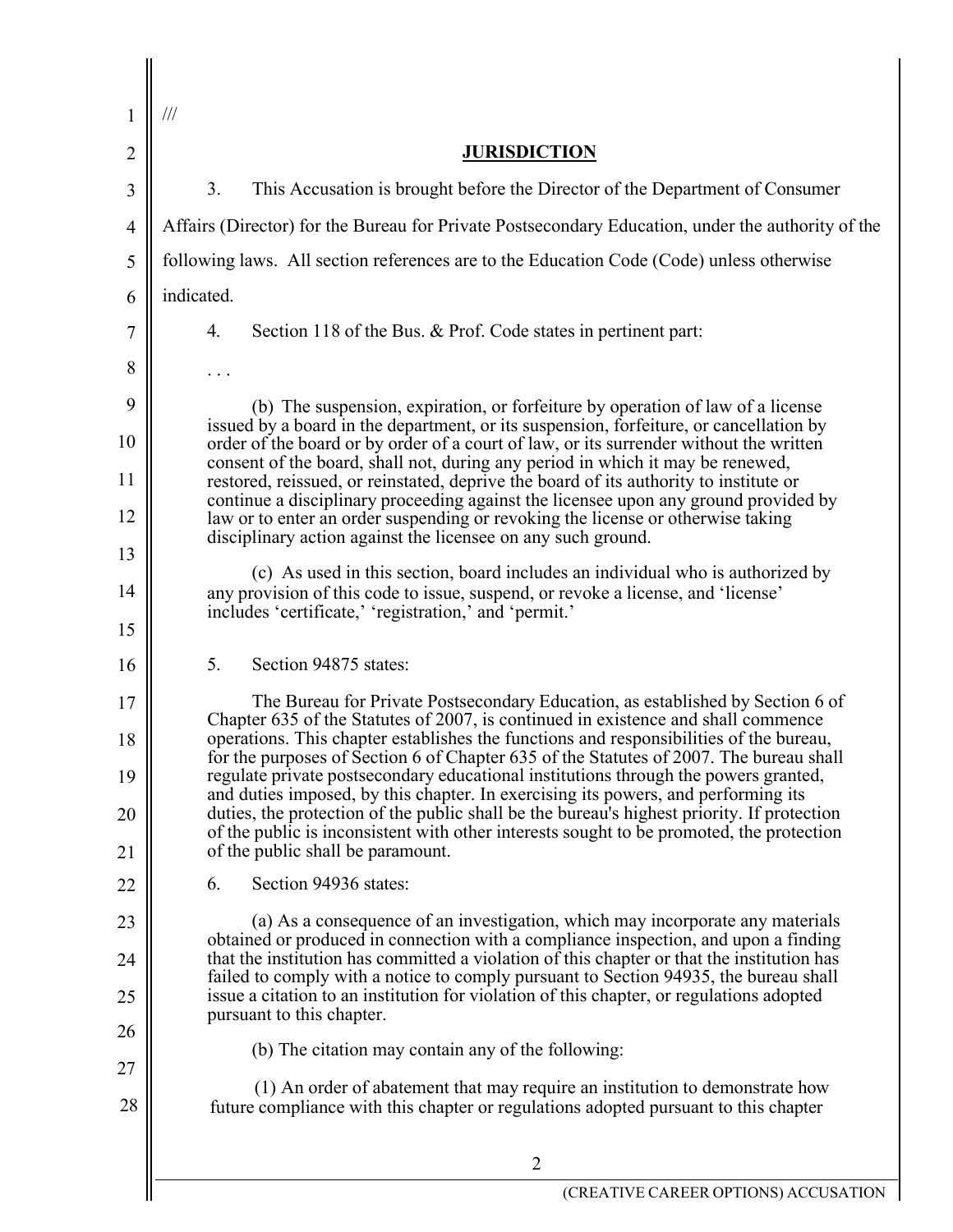will be accomplished.

| 1              |                                                                                                                                                                                                                                                                                                                     |
|----------------|---------------------------------------------------------------------------------------------------------------------------------------------------------------------------------------------------------------------------------------------------------------------------------------------------------------------|
| $\overline{2}$ | (2) Notwithstanding Section 125.9 of the Business and Professions Code, an<br>administrative fine not to exceed five thousand dollars (\$5,000) for each violation.<br>The bureau shall base its assessment of the administrative fine on:                                                                          |
| 3              | (A) The nature and seriousness of the violation.                                                                                                                                                                                                                                                                    |
| $\overline{4}$ | (B) The persistence of the violation.                                                                                                                                                                                                                                                                               |
| 5              | (C) The good faith of the institution.                                                                                                                                                                                                                                                                              |
| 6              | (D) The history of previous violations.                                                                                                                                                                                                                                                                             |
| 7              | (E) The purposes of this chapter.                                                                                                                                                                                                                                                                                   |
| 8              | (F) The potential harm to students.                                                                                                                                                                                                                                                                                 |
| 9              |                                                                                                                                                                                                                                                                                                                     |
| 10             | $(c)(1)$ The citation shall be in writing and describe the nature of the violation                                                                                                                                                                                                                                  |
| 11             | and the specific provision of law or regulation that is alleged to have been violated.                                                                                                                                                                                                                              |
| 12             | (2) The citation shall inform the institution of its right to request a hearing in<br>writing within 30 days from service of the citation.                                                                                                                                                                          |
| 13             | (3) If a hearing is requested, the bureau shall select an informal hearing                                                                                                                                                                                                                                          |
| 14             | pursuant to Article 10 (commencing with Section 11445.10) of Chapter 4.5 of Part 1<br>of Division 3 of Title 2 of the Government Code or a formal hearing pursuant to                                                                                                                                               |
| 15             | Chapter 5 (commencing with Section 11500) of Part 1 of Division 3 of Title 2 of the<br>Government Code.                                                                                                                                                                                                             |
| 16             | (4) If a hearing is not requested, payment of the administrative fine is due 30                                                                                                                                                                                                                                     |
| 17<br>18       | days from the date of service, and shall not constitute an admission of the violation<br>charged.                                                                                                                                                                                                                   |
| 19             | (5) If a hearing is conducted and payment of an administrative fine is ordered,<br>the administrative fine is due 30 days from when the final order is entered.                                                                                                                                                     |
| 20             | (6) The bureau may enforce the administrative fine as if it were a money                                                                                                                                                                                                                                            |
| 21             | judgment pursuant to Title 9 (commencing with Section 680.010) of Part 2 of the<br>Code of Civil Procedure.                                                                                                                                                                                                         |
| 22             | (d) All administrative fines shall be deposited in the Private Postsecondary                                                                                                                                                                                                                                        |
| 23             | <b>Education Administration Fund.</b>                                                                                                                                                                                                                                                                               |
| 24             | <b>REGULATORY PROVISIONS</b>                                                                                                                                                                                                                                                                                        |
| 25             | 7.<br>California Code of Regulations, title 5, section 75020 states, in part:                                                                                                                                                                                                                                       |
| 26             | (a) The Bureau Chief, or his or her designee, or the Director's designee, is                                                                                                                                                                                                                                        |
| 27<br>28       | authorized to issue citations containing orders of abatement and/or administrative<br>fines pursuant to section 94936 of the Code against approved private, postsecondary<br>institutions that have committed any acts or omissions that are in violation of the Act<br>or any regulation adopted pursuant thereto. |
|                | 3                                                                                                                                                                                                                                                                                                                   |
|                | (CREATIVE CAREER OPTIONS) ACCUSA                                                                                                                                                                                                                                                                                    |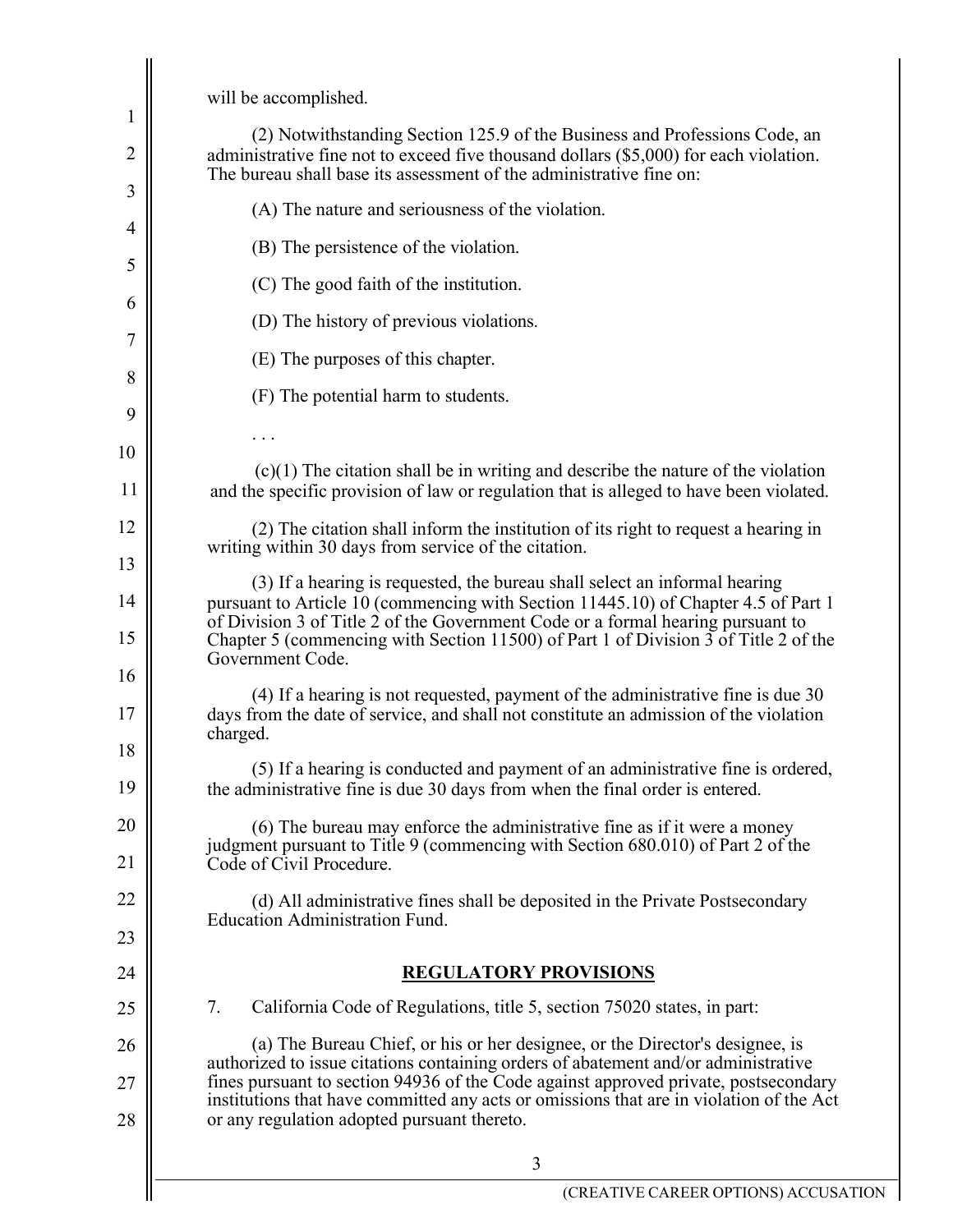| $\mathbf{l}$   |                                                                                                                                                                                                                                                                                                                      |  |
|----------------|----------------------------------------------------------------------------------------------------------------------------------------------------------------------------------------------------------------------------------------------------------------------------------------------------------------------|--|
| $\overline{2}$ | (c) In addition to the requirements of section 94936 of the Code, each citation<br>shall inform the cited institution or person that:                                                                                                                                                                                |  |
| 3              | (1) if a hearing pursuant to the Administrative Procedure Act (APA) is not                                                                                                                                                                                                                                           |  |
| 4              | requested, payment of the administrative fine is due 30 days from the date of service,<br>and shall not constitute an admission of the violation charged.                                                                                                                                                            |  |
| 5              |                                                                                                                                                                                                                                                                                                                      |  |
| 6<br>7         | (3) if the cited institution or person desires an informal conference to contest<br>the finding of a violation prior to an APA hearing, the informal conference shall be<br>requested by written notice to the Bureau within 30 days from service of the citation;                                                   |  |
| 8              | (4) failure to comply with any order of abatement within the time set forth in                                                                                                                                                                                                                                       |  |
| 9              | the citation, unless the citation is being appealed, may result in disciplinary action<br>being taken by the Bureau; and                                                                                                                                                                                             |  |
| 10             | (5) The Bureau may enforce the administrative fine as if it were a money                                                                                                                                                                                                                                             |  |
| 11             | judgment pursuant to the California Code of Civil Procedure (beginning with section<br>680.010).                                                                                                                                                                                                                     |  |
| 12             | (d) Each citation shall be served on the cited institution or person, in person, or                                                                                                                                                                                                                                  |  |
| 13             | by certified and regular mail at the address of record on file with the Bureau.<br>Citations served by certified and regular mail shall be deemed "served" on the date of<br>mailing.                                                                                                                                |  |
| 14             |                                                                                                                                                                                                                                                                                                                      |  |
| 15             |                                                                                                                                                                                                                                                                                                                      |  |
| 16             | 8.<br>California Code of Regulations, title 5, section 75040 states, in part:                                                                                                                                                                                                                                        |  |
| 17             | (a) Pursuant to section $94936(c)(2)$ of the Code, a cited institution or person                                                                                                                                                                                                                                     |  |
| 18<br>19       | may, within 30 days of service of the citation, request a hearing in writing to the<br>Bureau, or it is waived. In addition to contesting a citation by requesting a hearing,<br>the cited institution or person may, within the same 30 days, submit a written request<br>to the Bureau for an informal conference. |  |
| 20             |                                                                                                                                                                                                                                                                                                                      |  |
| 21             | (g) If a written request for a hearing pursuant to section $94936(c)(2)$ of the                                                                                                                                                                                                                                      |  |
| 22             | Code, or for an informal conference as provided in subsection (a), or both, is not<br>submitted to the Bureau within 30 days from service of the citation, the cited                                                                                                                                                 |  |
| 23             | institution or person is deemed to have waived the right to an informal conference<br>and/or administrative hearing.                                                                                                                                                                                                 |  |
| 24             | 9.<br>California Code of Regulations, title 5, section 75050 states, in part:                                                                                                                                                                                                                                        |  |
| 25             |                                                                                                                                                                                                                                                                                                                      |  |
| 26             | (b) Failure of an applicant or institution issued an approval to operate to abate<br>the violation or to pay the fine within the time allowed is a ground for denial or                                                                                                                                              |  |
| 27             | discipline of an approval to operate.                                                                                                                                                                                                                                                                                |  |
| 28             |                                                                                                                                                                                                                                                                                                                      |  |
|                | $\overline{4}$                                                                                                                                                                                                                                                                                                       |  |
|                | (CREATIVE CAREER OPTIONS) ACCUSAT                                                                                                                                                                                                                                                                                    |  |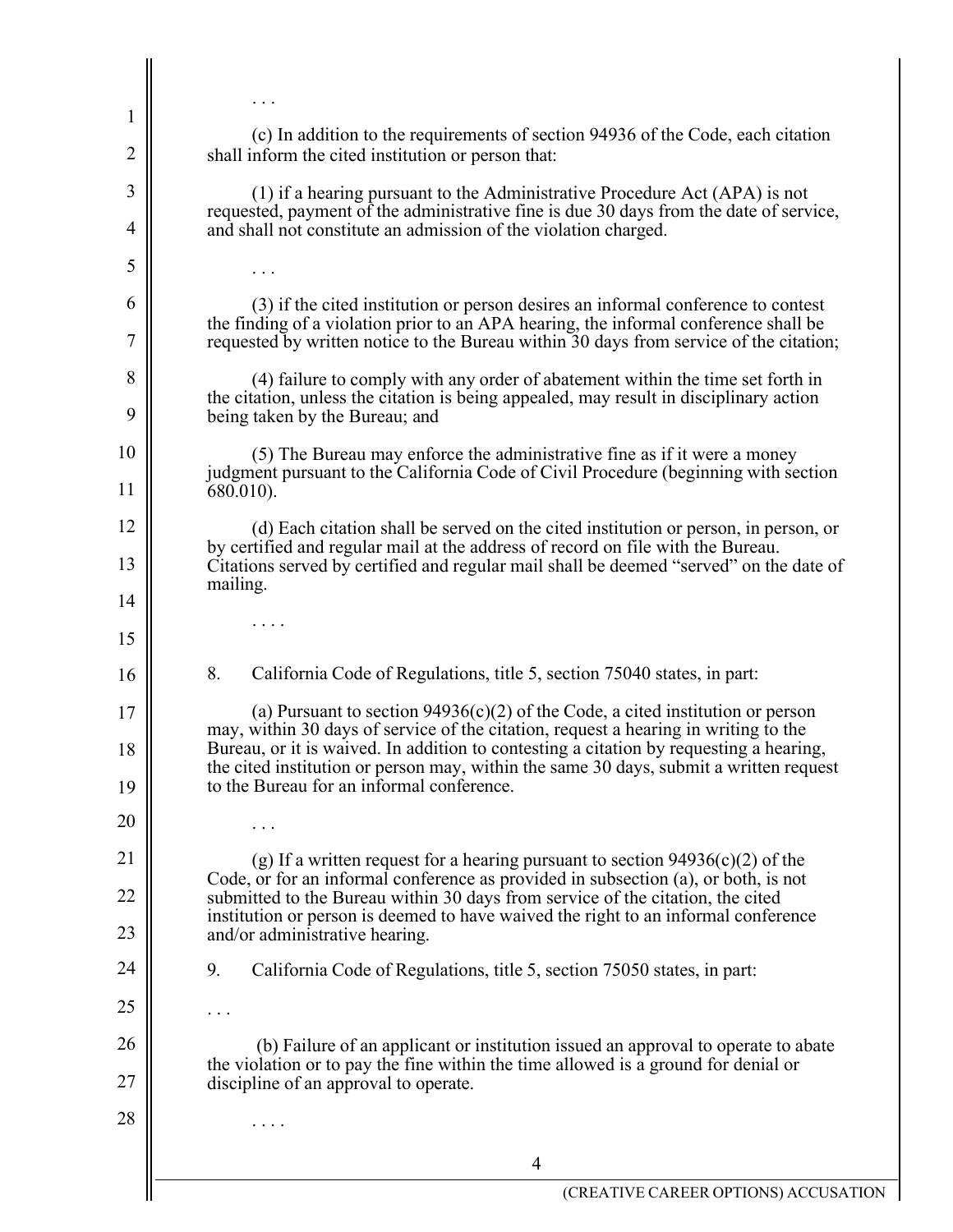| 1              |                                                                                                     |
|----------------|-----------------------------------------------------------------------------------------------------|
| $\overline{2}$ | <b>COST RECOVERY</b>                                                                                |
| 3              | Section 125.3 of the Code provides, in pertinent part, that the Board may request the<br>10.        |
| $\overline{4}$ | administrative law judge to direct a licensee found to have committed a violation or violations of  |
| 5              | the licensing act to pay a sum not to exceed the reasonable costs of the investigation and          |
| 6              | enforcement of the case, with failure of the licensee to comply subjecting the license to not being |
| 7              | renewed or reinstated. If a case settles, recovery of investigation and enforcement costs may be    |
| 8              | included in a stipulated settlement.                                                                |
| 9              | <b>FACTUAL ALLEGATIONS</b>                                                                          |
| 10             | On or about December 29, 2020, the Bureau issued Citation Number 2021169 to<br>11.                  |
| 11             | Respondent for failure to make student records immediately available to the Bureau upon request,    |
| 12             | failure to inform the Bureau in writing of any change in information for agent of service within    |
| 13             | seven days of the change, and failure to have personnel present during normal business hours to     |
| 14             | allow the Bureau access to conduct an unannounced compliance inspection. The citation ordered       |
| 15             | Respondent to submit established policy or procedures regarding the presence of personnel during    |
| 16             | normal business hours and written submission of the institution's name, address, telephone          |
| 17             | number, and email for the current agent for service of process. The citation included an            |
| 18             | administrative fine of \$6,500.00. On or about January 11, 2021, Respondent paid the                |
| 19             | administrative fine.                                                                                |
| 20             | 12.<br>On February 18, April 8, and May 5, 2021, the Bureau sent three consecutive demand           |
| 21             | letters regarding the Order of Abatement. On July 6, 2021, the Bureau emailed Respondent            |
| 22             | copies of the citation and demand letters. The Bureau instructed Respondent to reply by July 14,    |
| 23             | 2021. To date, Respondent has failed to comply with the Order of Abatement.                         |
| 24             | <b>CAUSE FOR DISCIPLINE</b>                                                                         |
| 25             | (Failure to Abate Citation)                                                                         |
| 26             | Respondent is subject to disciplinary action under title 5, California Code of<br>13.               |
| 27             | Regulations, sections 75020, subdivision $(c)(4)$ and 75050, subdivision (b), for failing to comply |
|                |                                                                                                     |
|                |                                                                                                     |
| 28             |                                                                                                     |

5